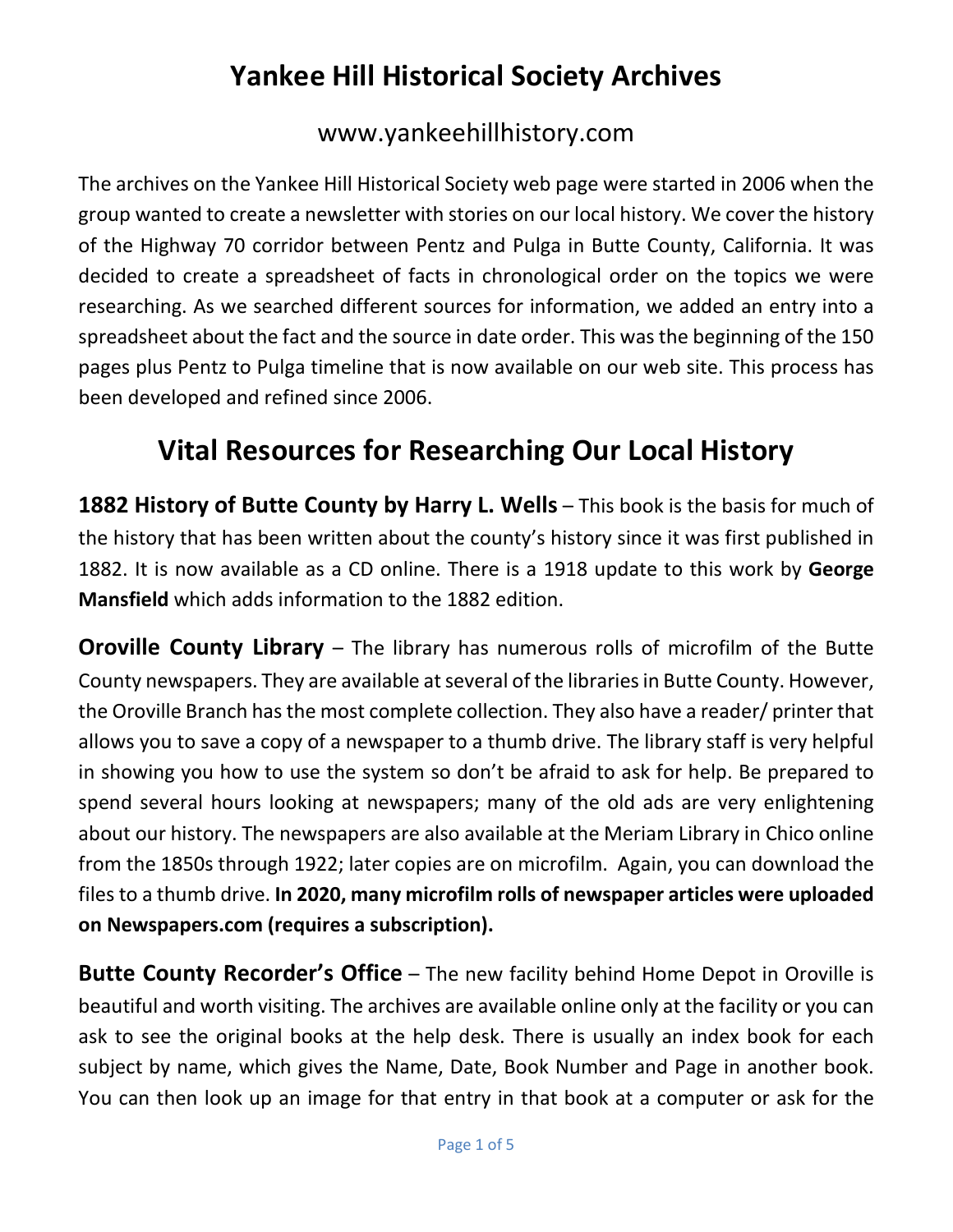actual book to see the original entry. Again the archival staff is very helpful so be sure to have them introduce you to the system. It will save time and eliminate frustration (not all frustration) with learning the system.

The books available cover Land Patents, Homesteads, Land Deeds, Mining Deeds, Voter Registration and various other subjects back to the early 1850s. Again the key is to use the index for each subject to find what you want.

**Paradise Genealogical Society** – This group of volunteers has devoted hours of their time to collecting and making available information on local family histories. Go to their web page (www.pargenso.org) to check their hours of operation.

**Meriam Library, Chico State** – The Meriam Library has many resources available to researchers. Some are online and others you have to visit the library to use. Special Collections at the library has original copies of documents and photos that can be viewed by request. Visit the Meriam Library web page and look for the digitization section.

**ANCHR** - Meriam Library Special Collections also sells books on local history published by ANCHR**.** ANCHR (Association for Northern California Historical Research) is an organization that helps future authors on local history with publishing their work. Visit their website at anchr.org

**Local Museums and Historical Societies** – Several of the local museums and historical societies are also collecting information about their particular area in Butte County's history. Butte County Museum in Oroville, Chico Museum in Chico, Forbestown Museum in Forbestown, Gold Nugget Museum in Paradise and Gridley Museum in Gridley are some examples of museums that offer various degrees of research capabilities for the history sleuth. These museums also offer displays on local history as well. Be sure to check the hours these museums are open before you visit as they all have different hours and days they are open; some are closed part of the year. Many have web pages and Facebook pages.

**Local History Buffs and Long Time Residents** – It may take a little effort to find out who they are (asking the various museums is one way) but they have stories to tell that can be very informative. There is a lot of local history locked up in the minds of these people that is very interesting and leads to other discoveries when pursued. If you ask them, many will let you record the stories as they tell them.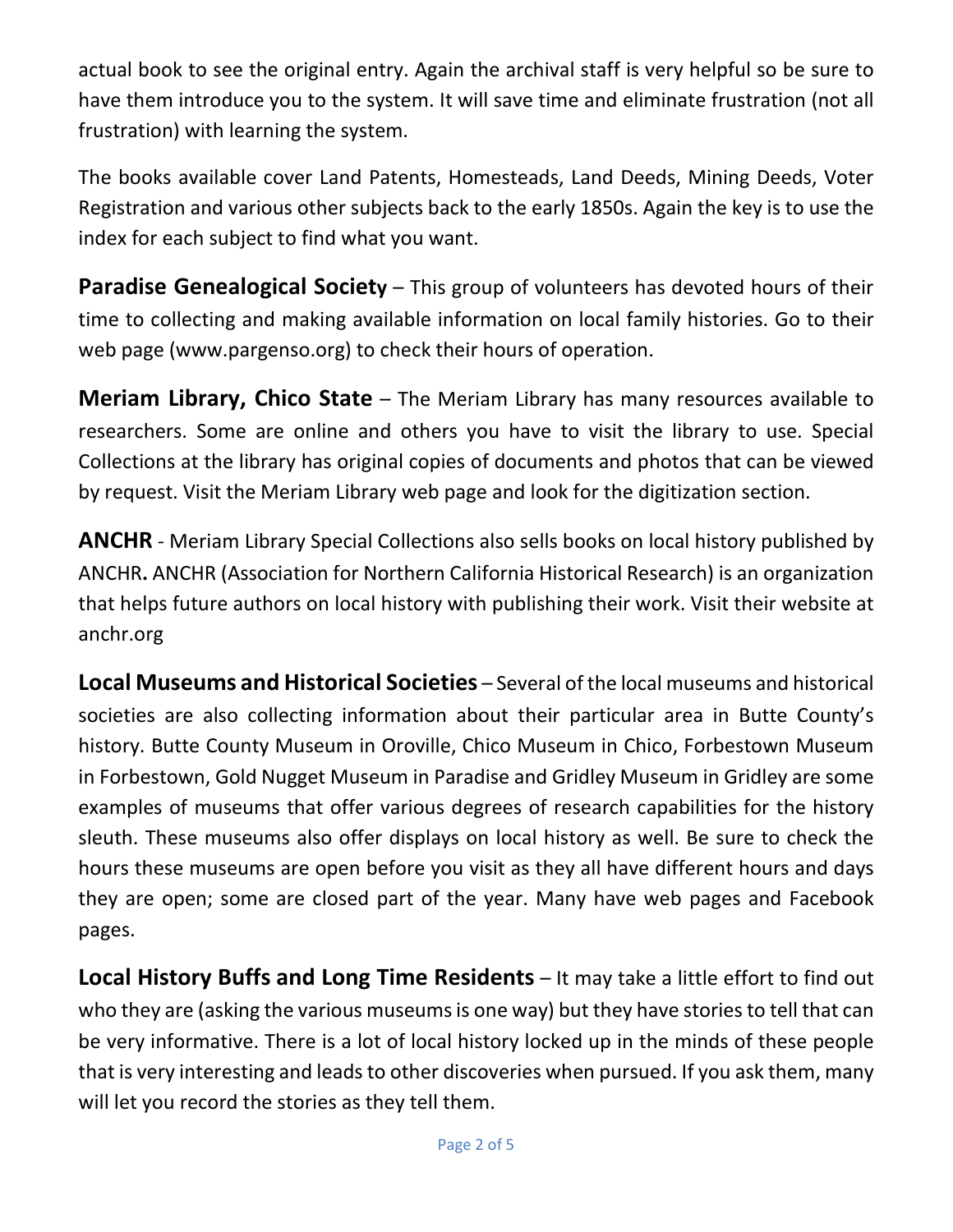**We encourage everyone to record the stories your own parents and grandparents can tell you about your family's history.** You can buy a small digital tape recorder specifically made for this purpose that fits in your pocket and will let you download the recording later directly to your computer. Most smart phones also offer recording capabilities and can take pictures for your own family archives!

**Books on Specific Subjects You Are Researching –** There are a number of books available on almost any facet of history; many of the museums mentioned above sell books specific to the local history. A word of caution, history is a running timeline and books are a snapshot in time so there is always more to the story, so keep an open mind! Things have a finite history; human relations are an evolution.

## **The Process of Developing the Archives**

A notebook, a cell phone and a thumb drive were vital tools when collecting information. Later that information was entered into a computer spreadsheet.

The first step was noting references in the 1882 History of Butte County about our area and adding them to the timeline. Then over time materials from the other sources were added to fill in the blanks. The timeline helped to coordinate the information gained from various sources over several months and years of research. Patterns started to form when reviewing the timeline that led to further research. It soon became apparent the timeline was a vital part in recording the history of the area and it made writing articles for the newsletter much easier; in a sense the timeline was the heart of each article. Certain entries on the Timelines were highlighted in the article and some entries were considered less important and not mentioned in the story at all. All information collected was entered into the timeline or an Index; in many instances information was found that did not relate to the specific topic being researched but could be used at another time on another article. Recording information in date sequence and by topic or place facilitated gathering all the information together. It literally became quite an interesting journey and a puzzle that always needed more pieces.

## **The YHHS Online Archives**

The Yankee Hill Historical Society Archives have been growing since 2006, the process is driven by filling in the blanks in the timeline. Today there is as much information in the archives that has never been written about as there is information that has not yet been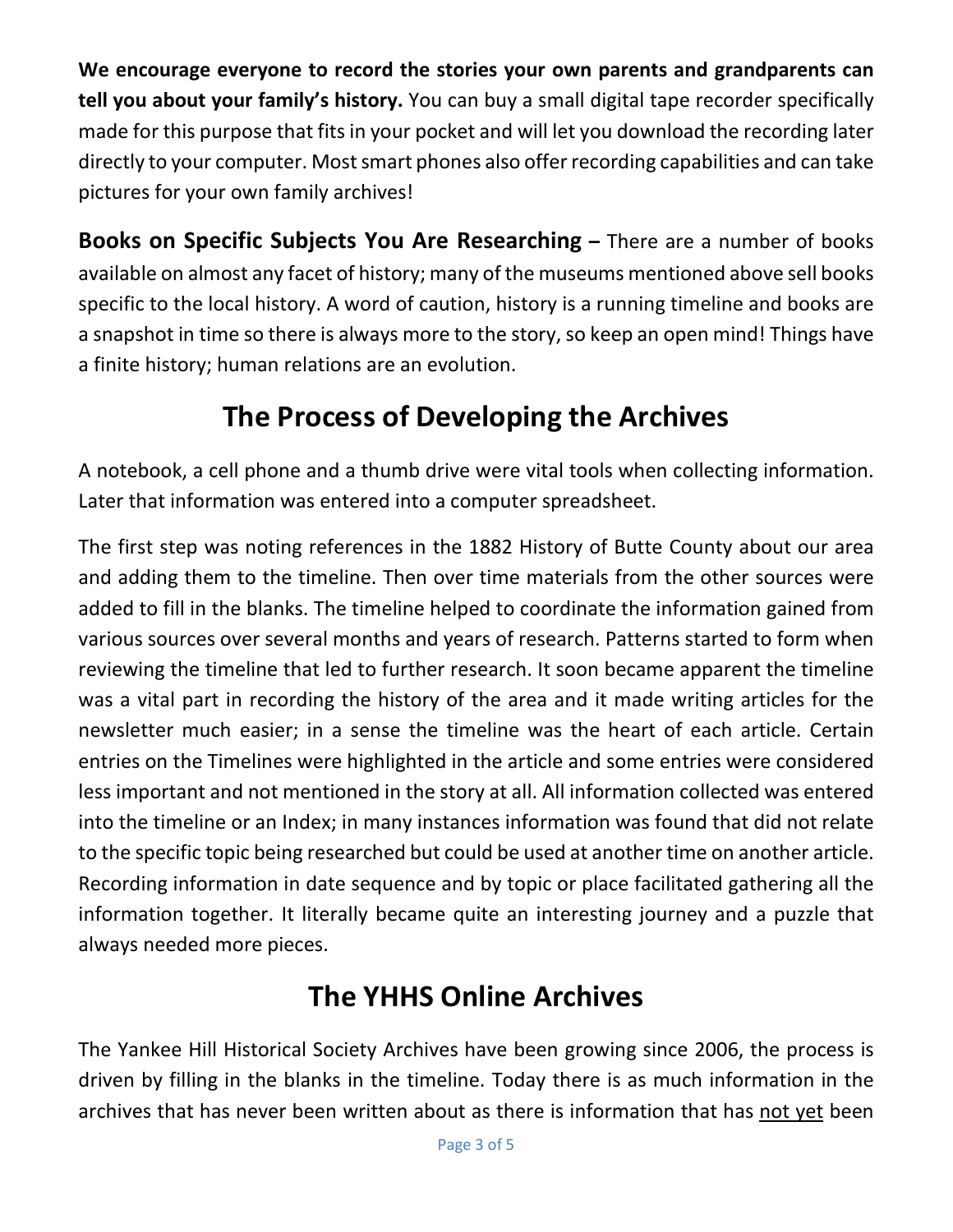covered in our newsletters. Untold stories are hidden in our archives. Who will tell them and what would become of the information we already have? It had taken years to gather the information for the archives, making it available to others would save future researchers thousands of hours sitting in the libraries and at the other various sources we used in gathering research. There is more research to be done that may entail more hours in libraries, but it should be in addition to what we have already collected, not a duplication of what we have already done. It became paramount that the archives need to be made available on line and then the stories hidden within can be researched at home by anyone. Our expectation is the archives will continue to grow as new research is added. Much of it may not be used immediately in our newsletters but it is available to everyone on line.

#### **How to Use the Yankee Hill Historical Society Online Archives**

The archives have been helpful in developing the stories for our newsletters, but it also has become evident that the different sources of information each needed an index because of the sheer volume of information. The decision was made to make the process of using the YHHS Archives follow the process of collecting information at other various sources. It was decided a searchable PDF file was the best way to create the indexes, just like we had done with the master timeline. At this time, we have the following categories below in the Archives. Noted in red are the timelines and Indexes in the sections where they are available. Each Index has a date at the top showing when it was last updated. Materials will be added to the Archives periodically in batches and the Index date will be changed accordingly for each section as it is updated.

**The Newspaper Articles** – Are in date order and have an index by subject and place.

**Deaths and Funerals -** Are in name order and have an index by subject and date. The newspaper articles are filed online by date.

**Births and Marriages -** Are in name order and have an index by subject and date. The online newspaper articles are filed by date.

**The Land Deeds and Mining Claims** – Are in date order with an Index which reference the person's name, similar to the index at the recorder's office. The book and page is also listed just like the recorder's office. The one difference is Land Patents, Homesteads and Land Deeds have been all listed in one index in our archives. The Mining Claims are separate.